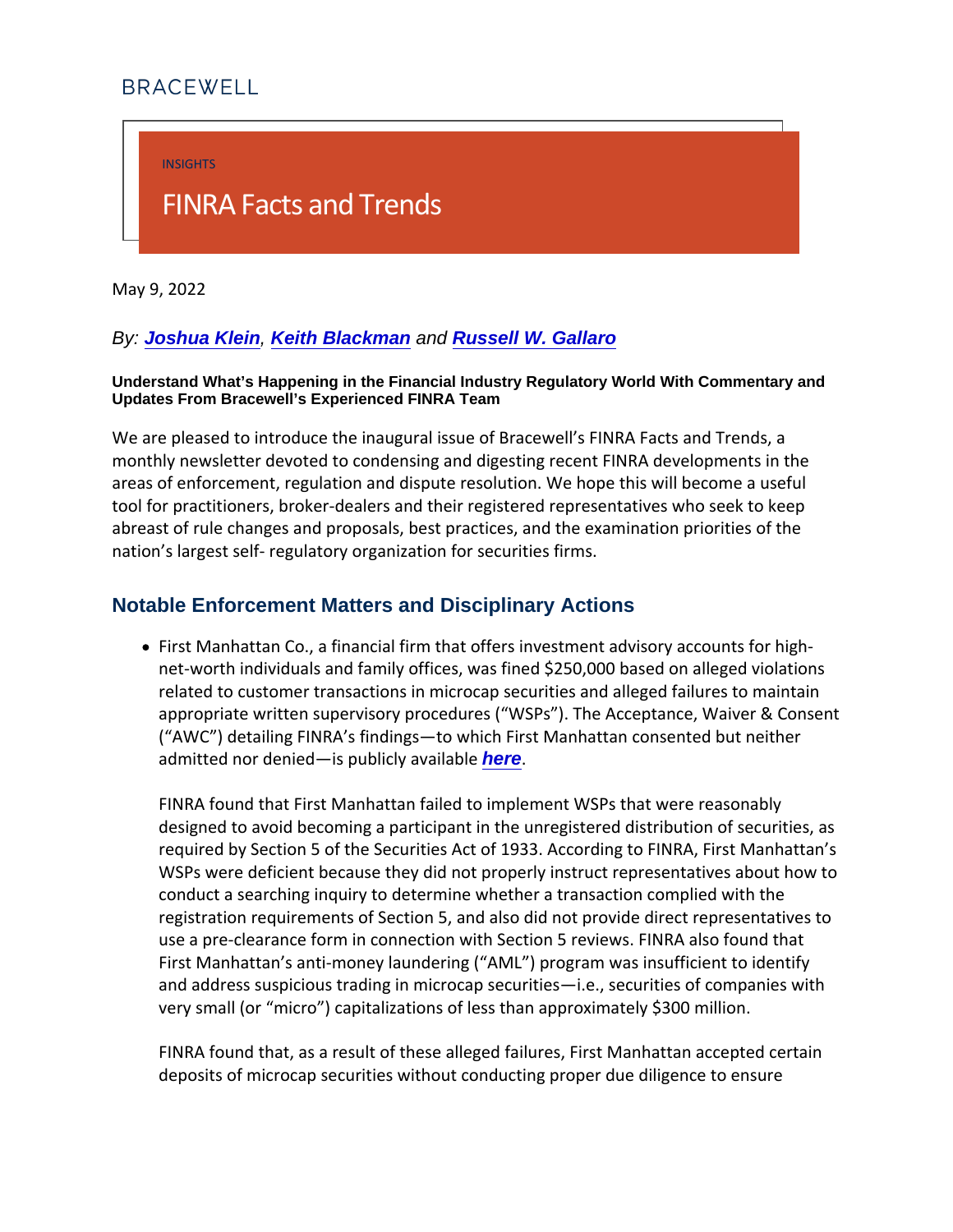compliance with Section 5. Additionally, a small number of engaged in transactions of microcap securities that should flagged by First Manhattan for potential Bank Secrecy Act r activity for AML purposes.

Practice Tip: Firms should periodically review their WSPs and AML p they are up- to-date, effective, and satisfy all applicable secu

## Notable FINRA Regulatory Notices

- [Regulatory Notice 22-11](https://www.finra.org/rules-guidance/notices/22-11)  FINRA recently initiated enforcement acti several member firms for failing to establish or maintain a supervisory system for recommendations of alternative muti as alt funds or liquid funds. This Regulatory Notice prov recent exams and communications reviews relating to Alt Funds that effectively address the unique risks of Alt Funds, inclu documentation of the firm s reasonable diligence for Alt Fu of Alt Funds to customers with accounts that were approved implementation of new surveillance systems.
- [Regulatory Notice 22-10](https://www.finra.org/rules-guidance/notices/22-10) FINRA issued a Regulatory Notice that se potential liability of Chief Compliance Officers ( CCOs ) un imposes specific supervisory obligations on member firms. ordinary CCO s role is advisory, not supervisory. According which the firm confers specific supervisory responsibilities focuses its attention on a member firm s senior business m rather than its CCO, for supervisory failures.
- [Regulatory Notice 22-09](https://www.finra.org/rules-guidance/notices/22-09)  FINRA is seeking comment on a proposal current program for expedited arbitration proceedings for s order to further accelerate arbitration case processing for at least 75 years old. In doing so, FINRA has provided data current program, parties seeking expedited treatment went process in thirteen months at the median, whereas parties expedited treatment went through the full arbitration proces median a difference of only three months.

Unlike the current program for expedited arbitration procee would provide for shortened, rule-based case processing de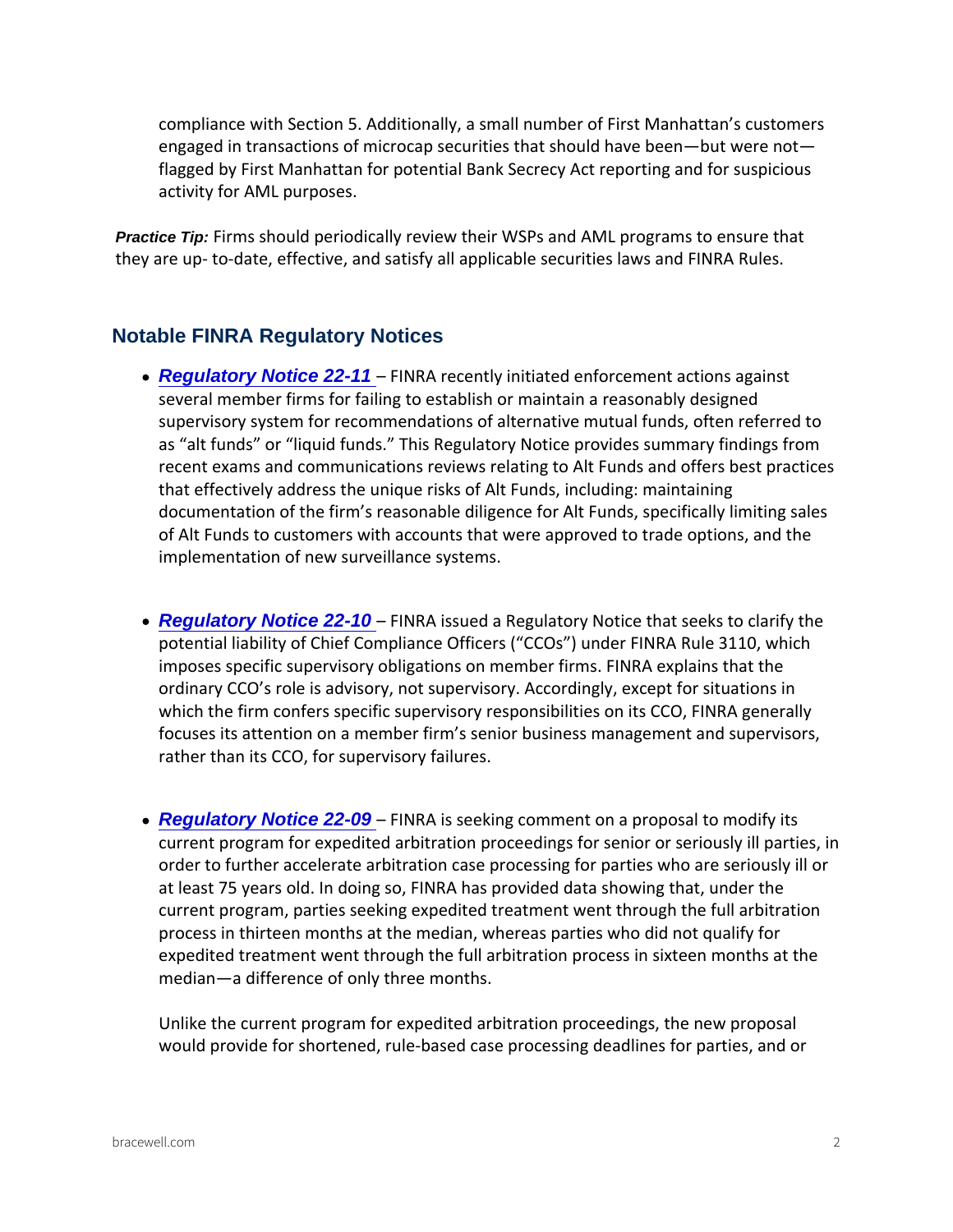provide guidance to arbitrators on how quickly the arbitrati details on the proposal and instructions omer heawThe comment comment period remains open until May 16, 2022.

• [Regulatory Notice 22-08](https://www.finra.org/rules-guidance/notices/22-08) Noting that retail investors are increasing complex investment products and options, FINRA reminds m regulatory obligations when making securities recommendat including, most particularly, the application of Regulation B FINRA is seeking comment on the appropriateness of the cu as well as soliciting suggestions for effective practices for complex products and options. Instructions c[here](https://www.finra.org/rules-guidance/notices/22-08)no wheo comm comment period remains open until May 9, 2022.

## Notable FINRA Arbitration Awards

- Broker-dealers saw a string of negative decisions in customer-initiated arbitration proceedings relating to investments in real estate investme  $\circ$  18-01349 - Following a nine-day hearing in an arbitration br Securities relating to a variety of investments, includin several annuities, a three- arbitrator panel found First million in compensatory damages, in addition to \$660,00 Arizona contract law.
	- o 19-01916 In an arbitration brought by a single Claimant all Management and one of its former representatives failed Claimant of the risks and commissions associated with a REIT, a three-arbitrator panel found the Respondents liable compensatory damages.

Practice Tip: Retail investors may be less familiar with the features investments such as REITs. Broker-dealers should take measur representatives discuss all of the potential risks of REIT inves

• UBS s Yield Enhancement Strategy (YES), a managed opti by UBS Financial Services in 2015 and formerly offered to its be the subject of FINRA arbitration proceedings. The outco proceedings in the past month has been a mixed bag.